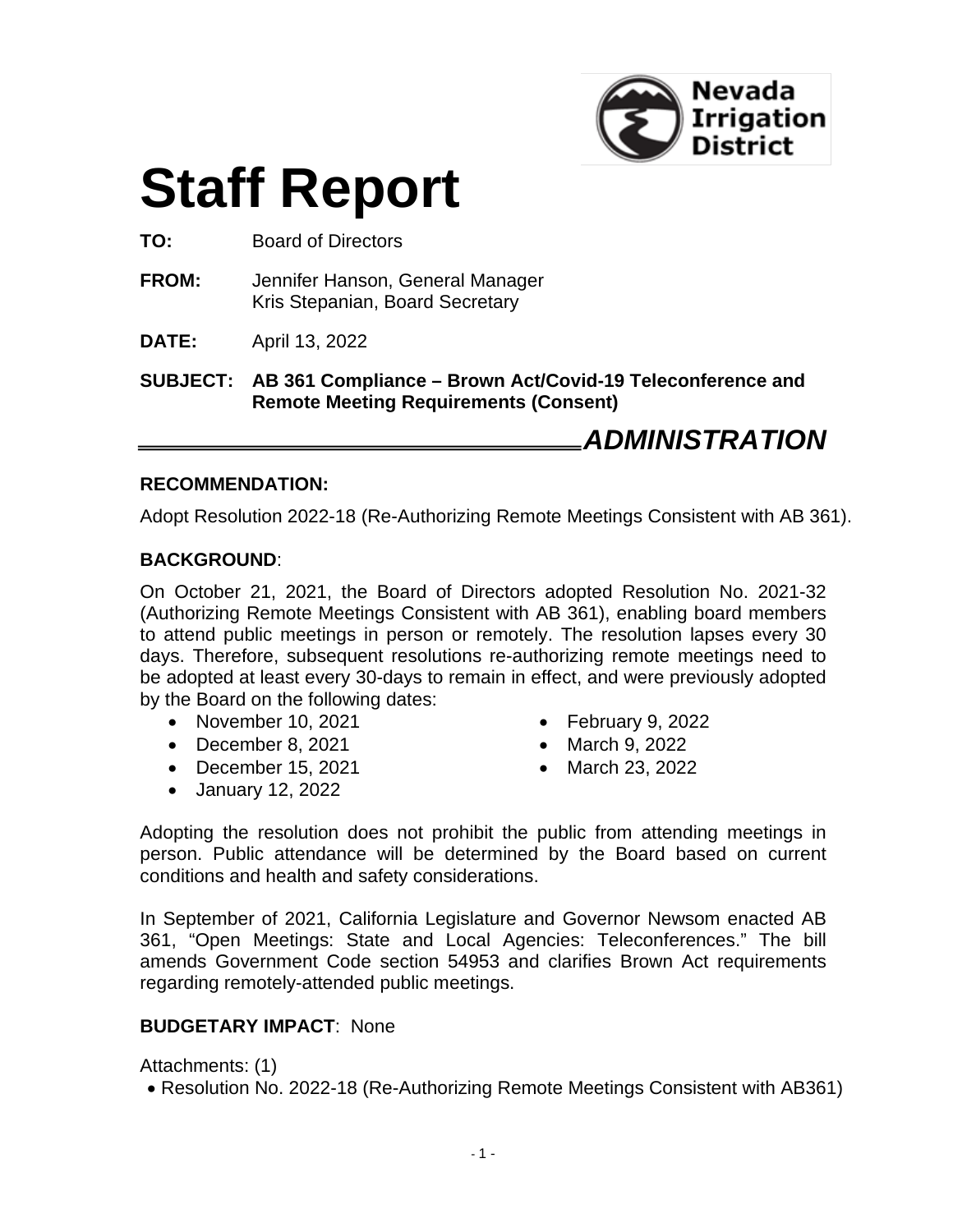

## RESOLUTION NO. 2022-18

OF THE BOARD OF DIRECTORS OF THE NEVADA IRRIGATION DISTRICT

### **RE-AUTHORIZING REMOTE MEETINGS CONSISTENT WITH AB 361**

**WHEREAS**, the Nevada Irrigation District ("District") is committed to preserving and nurturing public access and participation in meetings of the Board of Directors; and

**WHEREAS**, all meetings of Nevada Irrigation District's legislative bodies are open and public, as required by the Ralph M. Brown Act (Cal. Gov. Code 54950 – 54963), so that any member of the public may attend, participate, and watch the District's legislative bodies conduct their business; and

**WHEREAS**, the Brown Act, Government Code section 54953(e), makes provisions for remote participation in meetings by members of a legislative body by audio or video or both, without compliance with the requirements of Government Code section 54953(b)(3), subject to the existence of certain conditions; and

**WHEREAS**, a required condition of remote meetings is a declaration of a state of emergency by the Governor pursuant to Government Code section 8625, proclaiming the existence of conditions of disaster or of extreme peril to the safety of persons and property within the state caused by conditions as described in Government Code section 8558; and

**WHEREAS**, it is further required that state or local officials have imposed or recommended measures to promote social distancing, or, the legislative body meeting in person would present imminent risks to the health and safety of attendees; and

**WHEREAS**, the Board of Directors previously adopted Resolution Number 2021-32 on October 21, 2021, finding that the requisite conditions exist for the District's legislative bodies to conduct remote meetings without compliance with paragraph (3) of subdivision (b) of section 54953; and

**WHEREAS**, as a condition of extending the use of the provisions found in section 54953(e), the Board of Directors must reconsider the circumstances of the state of emergency; and the Board of Directors has done so; and

**WHEREAS**, emergency conditions persist in the District, specifically, on March 4, 2020, the Governor proclaimed State of Emergency to exist in California due to the COVID-19 pandemic, which proclamation is still active; and

**WHEREAS**, state and local officials have recommended social distancing measures, including masks, to slow the spread of COVID-19 and the contagious Delta variant, and to protect the vulnerable and immunocompromised members of the community; and